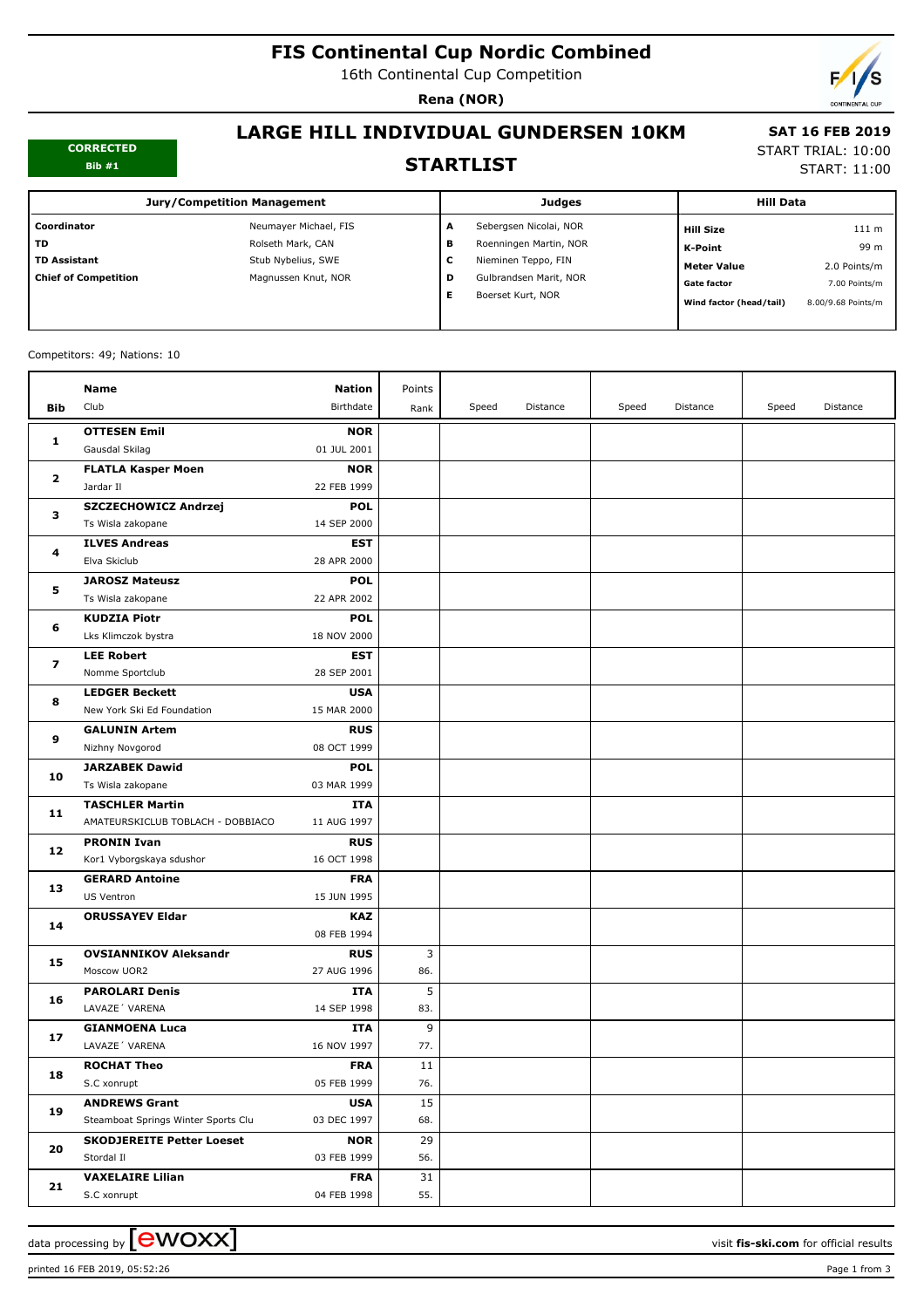# **FIS Continental Cup Nordic Combined**

16th Continental Cup Competition

**Rena (NOR)**



### **LARGE HILL INDIVIDUAL GUNDERSEN 10KM**

## **STARTLIST**

 **SAT 16 FEB 2019** START TRIAL: 10:00

START: 11:00

|          | Bib#1                                                        | SIARILISI                 |            |       |          |       | START: 11:00 |       |          |
|----------|--------------------------------------------------------------|---------------------------|------------|-------|----------|-------|--------------|-------|----------|
|          | Name                                                         | <b>Nation</b>             | Points     |       |          |       |              |       |          |
| Bib      | Club                                                         | Birthdate                 | Rank       | Speed | Distance | Speed | Distance     | Speed | Distance |
|          | <b>SKOGLUND Andreas</b>                                      | <b>NOR</b>                | 34         |       |          |       |              |       |          |
| 22       | Molde Og omegn if                                            | 22 MAR 2001               | 52.        |       |          |       |              |       |          |
|          | <b>WELDE Jonas</b>                                           | <b>GER</b>                | 41         |       |          |       |              |       |          |
| 23       | Sc Sohland                                                   | 12 MAR 1998               | 49.        |       |          |       |              |       |          |
| 24       | <b>PFORDTE Maximilian</b>                                    | <b>GER</b>                | 49         |       |          |       |              |       |          |
|          | WSV Gruena.                                                  | 25 JUN 1998               | 45.        |       |          |       |              |       |          |
| 25       | <b>DAGN Florian</b>                                          | <b>AUT</b>                | 49         |       |          |       |              |       |          |
|          | Kitzbueheler Ski Club - KSC                                  | 10 DEC 1999               | 45.        |       |          |       |              |       |          |
| 26       | <b>MAIERHOFER Manuel</b>                                     | ITA                       | 52         |       |          |       |              |       |          |
|          | <b>GS FIAMMEGIALLE</b>                                       | 17 DEC 1992               | 43.        |       |          |       |              |       |          |
| 27       | <b>RETTENEGGER Stefan</b>                                    | <b>AUT</b>                | 54         |       |          |       |              |       |          |
|          | SK Saalfelden                                                | 03 FEB 2002               | 41.        |       |          |       |              |       |          |
| 28       | <b>VALLET Edgar</b>                                          | <b>FRA</b>                | 54         |       |          |       |              |       |          |
|          | <b>CSR Pontarlier</b>                                        | 26 JUN 2000               | 41.        |       |          |       |              |       |          |
| 29       | <b>HUETTEL Simon</b>                                         | <b>GER</b>                | 57         |       |          |       |              |       |          |
|          | Wsv 1922 weissenstadt                                        | 04 AUG 1999               | 39.        |       |          |       |              |       |          |
| 30       | JOHANSEN Truls Soenstehagen                                  | <b>NOR</b>                | 63         |       |          |       |              |       |          |
|          | Elverum Hopp                                                 | 26 JUN 1991               | 34.        |       |          |       |              |       |          |
| 31       | <b>RETTENEGGER Thomas</b><br>TSU St. Veit im Pongau-Salzburg | <b>AUT</b><br>05 FEB 2000 | 90<br>29.  |       |          |       |              |       |          |
|          | <b>LEHNERT Luis</b>                                          | <b>GER</b>                | 93         |       |          |       |              |       |          |
| 32       | Wsv Oberaudorf                                               | 12 JUN 2000               | 28.        |       |          |       |              |       |          |
|          | <b>KVARSTAD Simen</b>                                        | <b>NOR</b>                | 114        |       |          |       |              |       |          |
| 33       | Byaasen Il                                                   | 23 MAR 2000               | 24.        |       |          |       |              |       |          |
|          | <b>SKOGLUND Aleksander</b>                                   | <b>NOR</b>                | 125        |       |          |       |              |       |          |
| 34       | Molde Og omegn if                                            | 06 MAY 1999               | 23.        |       |          |       |              |       |          |
|          | <b>DEUSCHL Christian</b>                                     | <b>AUT</b>                | 136        |       |          |       |              |       |          |
| 35       | Nordic Team Absam-Tirol                                      | 20 APR 1997               | 22.        |       |          |       |              |       |          |
| 36       | <b>HAHN Martin</b>                                           | <b>GER</b>                | 139        |       |          |       |              |       |          |
|          | VSC Klingenthal                                              | 06 MAY 1997               | 21.        |       |          |       |              |       |          |
|          | <b>MRAZ Samuel</b>                                           | <b>AUT</b>                | 154        |       |          |       |              |       |          |
| 37       | KSG Klagenfurt-Kaernten                                      | 02 JUL 1998               | 20.        |       |          |       |              |       |          |
| 38       | <b>ORTER Philipp</b>                                         | <b>AUT</b>                | 160        |       |          |       |              |       |          |
|          | SV Villach-Kaernten                                          | 16 FEB 1994               | 19.        |       |          |       |              |       |          |
| 39       | <b>SHUMATE Jared</b>                                         | <b>USA</b>                | 169        |       |          |       |              |       |          |
|          | Park City Ski and Snowboard                                  | 06 MAR 1999               | 18.        |       |          |       |              |       |          |
| 40       | <b>BURAAS Lars</b><br>Hurdal II                              | <b>NOR</b><br>17 JAN 1995 | 219<br>14. |       |          |       |              |       |          |
|          | <b>TILLER Simen</b>                                          | <b>NOR</b>                | 234        |       |          |       |              |       |          |
| 41       | Moelven                                                      | 26 NOV 1995               | 13.        |       |          |       |              |       |          |
|          | <b>SKAARSET Lars Ivar</b>                                    | <b>NOR</b>                | 250        |       |          |       |              |       |          |
| 42       | Soere Aal il                                                 | 05 JAN 1998               | 11.        |       |          |       |              |       |          |
| 43<br>44 | <b>SCHMID Julian</b>                                         | <b>GER</b>                | 253        |       |          |       |              |       |          |
|          | Sc Oberstdorf                                                | 01 SEP 1999               | 9.         |       |          |       |              |       |          |
|          | <b>WELDE David</b>                                           | <b>GER</b>                | 306        |       |          |       |              |       |          |
|          | SC Sohland                                                   | 15 APR 1994               | 8.         |       |          |       |              |       |          |
|          | <b>LANGE Jakob</b>                                           | <b>GER</b>                | 317        |       |          |       |              |       |          |
| 45       | WSV Kiefersfelden                                            | 05 AUG 1995               | 7.         |       |          |       |              |       |          |
| 46       | <b>RIIBER Harald Johnas</b>                                  | <b>NOR</b>                | 330        |       |          |       |              |       |          |
|          | Heming                                                       | 08 APR 1995               | 5.         |       |          |       |              |       |          |
| 47       | <b>JOEBSTL Thomas</b>                                        | <b>AUT</b>                | 375        |       |          |       |              |       |          |
|          | SG Klagenfurt-Kaernten                                       | 22 SEP 1995               | 4.         |       |          |       |              |       |          |

**CORRECTED**